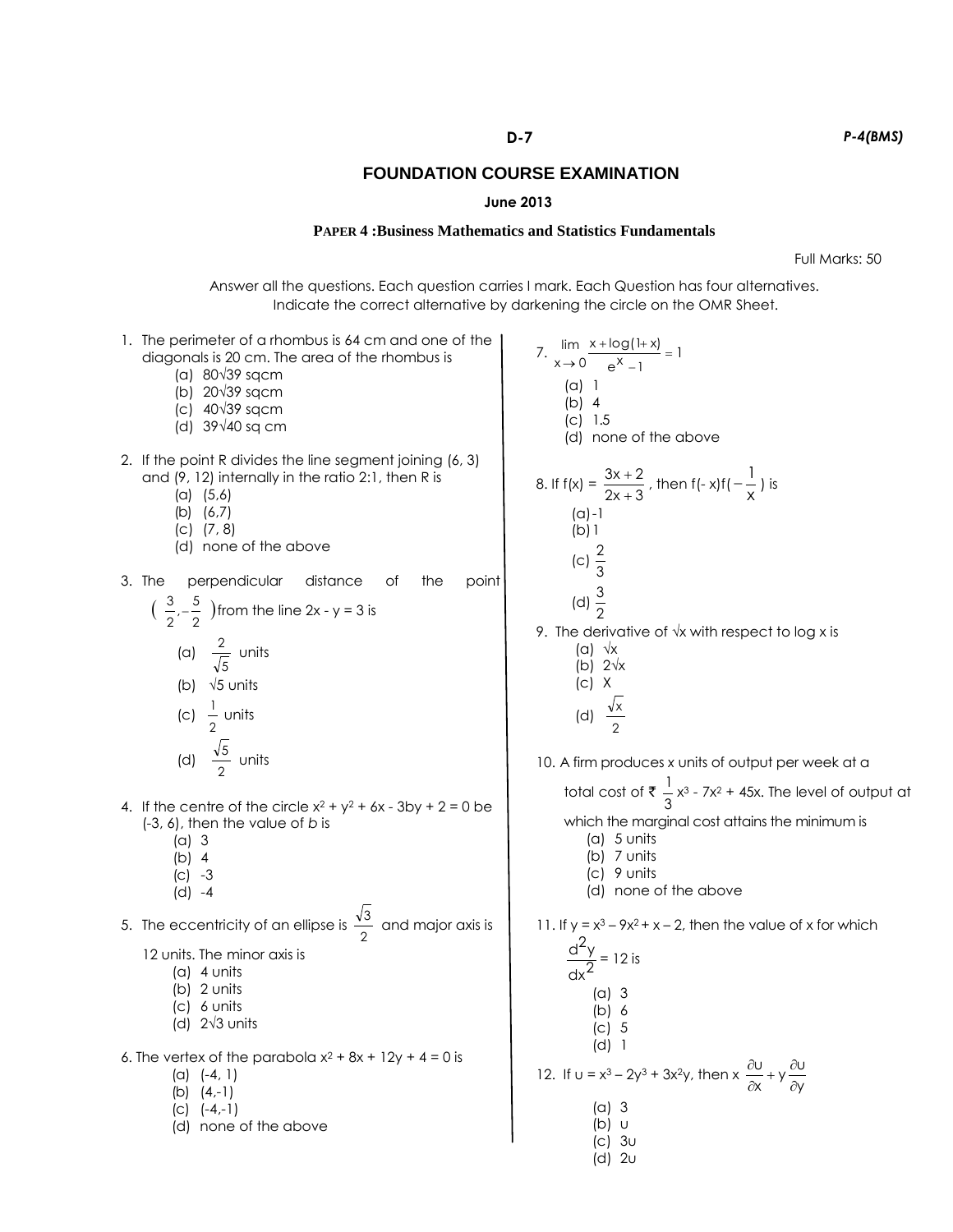$$
\log 2 \frac{e^{x}}{0 - e^{x} + 1} dx =
$$
\n
$$
\begin{array}{c}\n(a) \log 4 \\
(b) \log 2 \\
(c) \log(\frac{2}{3})\n\end{array}
$$
\n
$$
(d) \log(\frac{3}{2})
$$

14. The algebraic sum of deviations of 10 observations from the constant *C* is -14 and the A.M. of the observations is 7.6. The value of C is

- (a) 8
- (b) 6
- (c) 9
- (d) 5

15. If the H.M. of 4, *x* and 6 be 6, the value of *x* is

- (a) 8
- (b) 12
- (c) 10
- (d) 6

16. A.M. and G.M. of two numbers are 10 and 6 respectively. The numbers are

- (a) 2 and 18
- (b) 3 and 17
- (c) 4 and 9
- (d) none of the above

17. Heights (in cm) of 8 boys are: 70, 74, 70, 73, 72, 70, 74 and 70. The median is

- (a) 70 cm
- (b) 71cm
- (c) 72 cm
- (d) none of the above

18. If 
$$
\sum_{i=1}^{4} x_i = 32
$$
 and  $\sum_{i=1}^{4} (x_i - 3)^2 = 120$ , then  $\sum_{i=1}^{4} x_i^2$  is  
(a) 276

- (b) 303
- (c) 108
- (d) none of the above

19. Relation between two variables *x* and y is *3x* -y +11 = 0. If the median of y be 14, the median of *x* is

- (a) 1
- (b) 2
- (c) 3
- (d) none of the above
- 20. The sum of 11 observations is 231 and mode is 18. The median of the observations is
	- (a) 20
	- (b) 16
	- (c) 12
	- (d) none of the above

21. If x : y = 3 : 4, y : z = 5 : 6 and z : w = 7 : 8, then x : y : z : w is

- (a) 3:5:7:8
- (b) 3:4:6:8
- (c) 105 : 140 : 168 : 192
- (d) 3 : 4 : 24 : 192
- 22. The average monthly consumption of petrol for a car for 12 months is 160 litre. If the average monthly consumption for first 8 months is 145 litre, then the average monthly consumption of petrol for the last 4 months is
	- (a) 190 litre
	- (b) 165 litre
	- (c) 180 litre
	- (d) 175 litre

23. If 9 men working 10 hours daily can complete a job in 10 days, then 15 men working 6 hours daily shall complete same job in

- (a) 6 days
- (b) 8 days
- (c) 10 days
- (d) none of the above
- 24. In 25 years at 8% p.a. simple interest, a sum becomes  $\bar{\tau}$ 4629. The amount of sum is
	- $(a) \;$ ₹ 1534
	- $(b)$  ₹ 1453
	- $(c)$  ₹ 1435
	- (d) ₹ 1543

I

25. True discount at interest rate 5% p.a. is  $\bar{\tau}$  40. A bill of  $\bar{\tau}$ 1240 is due in

- (a) 6 months
- (b) 8 months
- (c) 1 year
- (d) 2  $1\frac{1}{x}$  year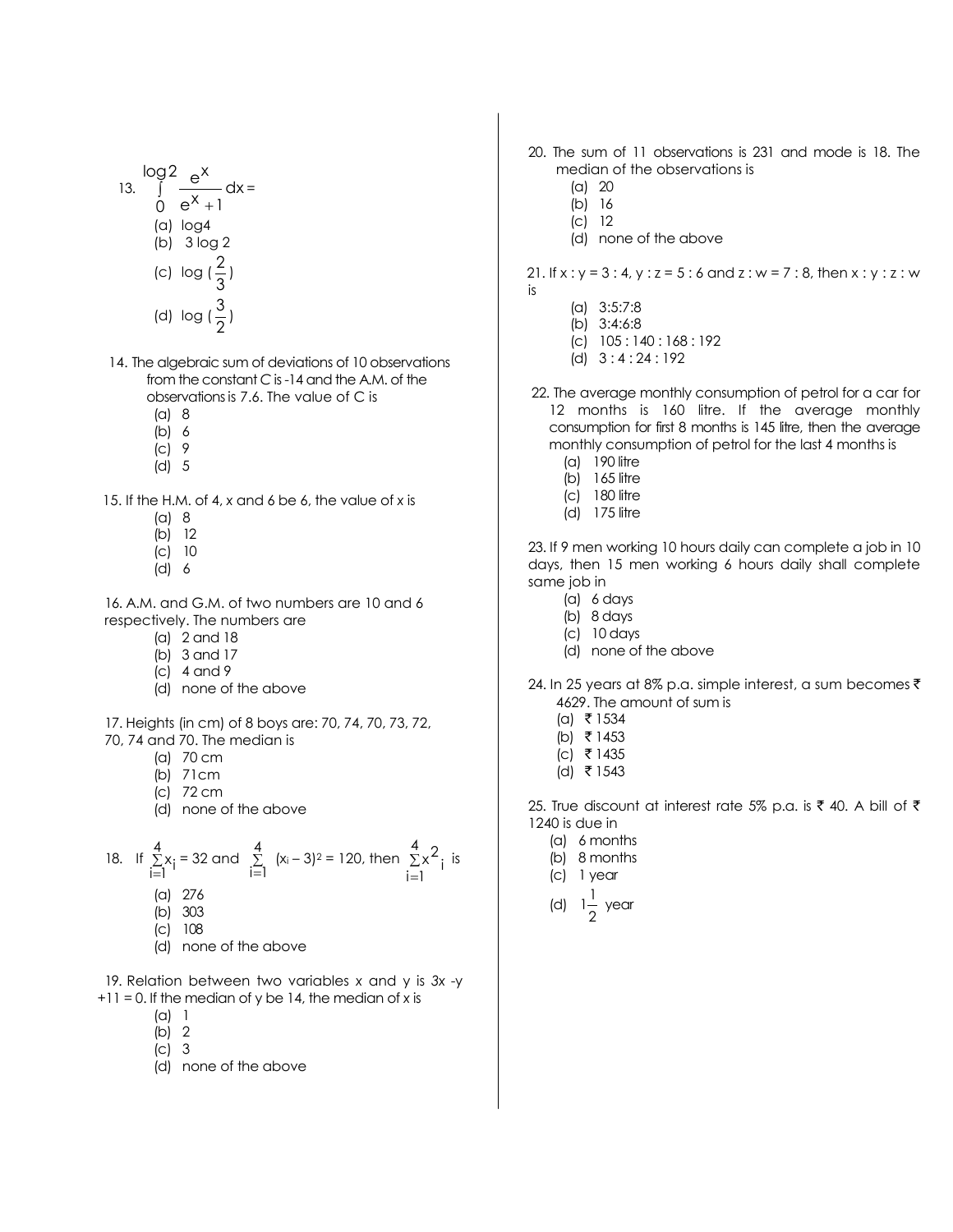26. If  $3^{x+1}$  +  $3^{x-1}$  = 270, then the value of x is

- (a) 5
- (b) 3
- (c) 4
- (d) 8

27. If 
$$
x = 7 - 4\sqrt{3}
$$
, then the value of  $\sqrt{x} + \frac{1}{\sqrt{x}}$  is

- (a)  $2\sqrt{3}$
- (b)  $4\sqrt{3}$
- (c) 4
- (d) 6

28. If  $x = 2 + 3i$  then  $x^2 - 4x + 13$  is

- (a) 0
- (b) 1
- (c) 2
- (d) none of the above
- 29. Value of log 144 with base 2√3 is
	- (a) 2
	- (b) 3
	- (c) 4
	- (d) None of the above
- 30. If P and Q be two non-empty sets, then (P-Q)∩(Q-P) ∩ (P ∩ Q)
	- (a) Φ
	- (b) P ∩ Q
	- (c) P u Q
	- (d) none of the above
- 31. The ratio of  $(^{2n}P_n + ^{2n}C_n)$ :  $(^{2n}P_n ^{2n}C_n)$  is
	- (a)  $(n + 1)$ :  $(n 1)$
	- (b)  $(n 1)$ :  $(n + 1)$
	- (c) (n! + 1):(n!-1)
	- (d) (n+ 1)!:(n -1)!
- 32. A quantity p varies directly as t and another quantity q varies inversely as t. When  $t = 2$ ,  $p + q = 7$  and when
	- $t = 3$ ,  $p + q = 8$ . When  $t = 4$ ,  $p + q =$ 
		- (a) 8.5
		- (b) 9
		- $|c|$  9.5
		- (d) 8
- 33. If p and q be respectively two statements "he is tall" and "he is intelligent" then the symbolic form of the statement "it is not true that he is short or dull" is
	- (a)  $\sim p \wedge \sim q$
	- $(b)$  ~(~p v q)
	- $(c)$  ~(~ p v ~q)
	- (d)  $\sim$  (p  $\sim$  -q)
- 34. The area of the triangle with sides of 9 cm, 12 cm and 15 cm is
	- (a) 50 sq cm
	- (b) 54 sq cm
	- (c) 56 sq cm
	- (d) none of the above
	- 35. Sum of all interior angles of a decagon is
		- (a) 1200°
		- (b) 1300°
		- (c) 1400°
		- (d) none of the above
	- 36. The circumference of the base of a cylinder is 66 cm. If the volume of the cylinder be 3465 cu cm, then the height of the cylinder is
		- (a) 10 cm
		- (b) 10.5 cm
		- (c) 11 cm
		- (d) 12.5 cm
	- 37. Base of a right prism is an equilateral triangle of side 4 cm. If the volume of the prism is 60√3 cu cm, then its height is
		- (a) 20 cm
		- (b) 12 cm
		- (c) 18 cm
		- (d) 15 cm

38. Three solid spherical balls of diameters 10, 8 and 6 cm respectively are melted into one solid ball. Its diameter is

- (a) 11 cm
- (b) 12cm
- (c) 10 cm
- (d) 13 cm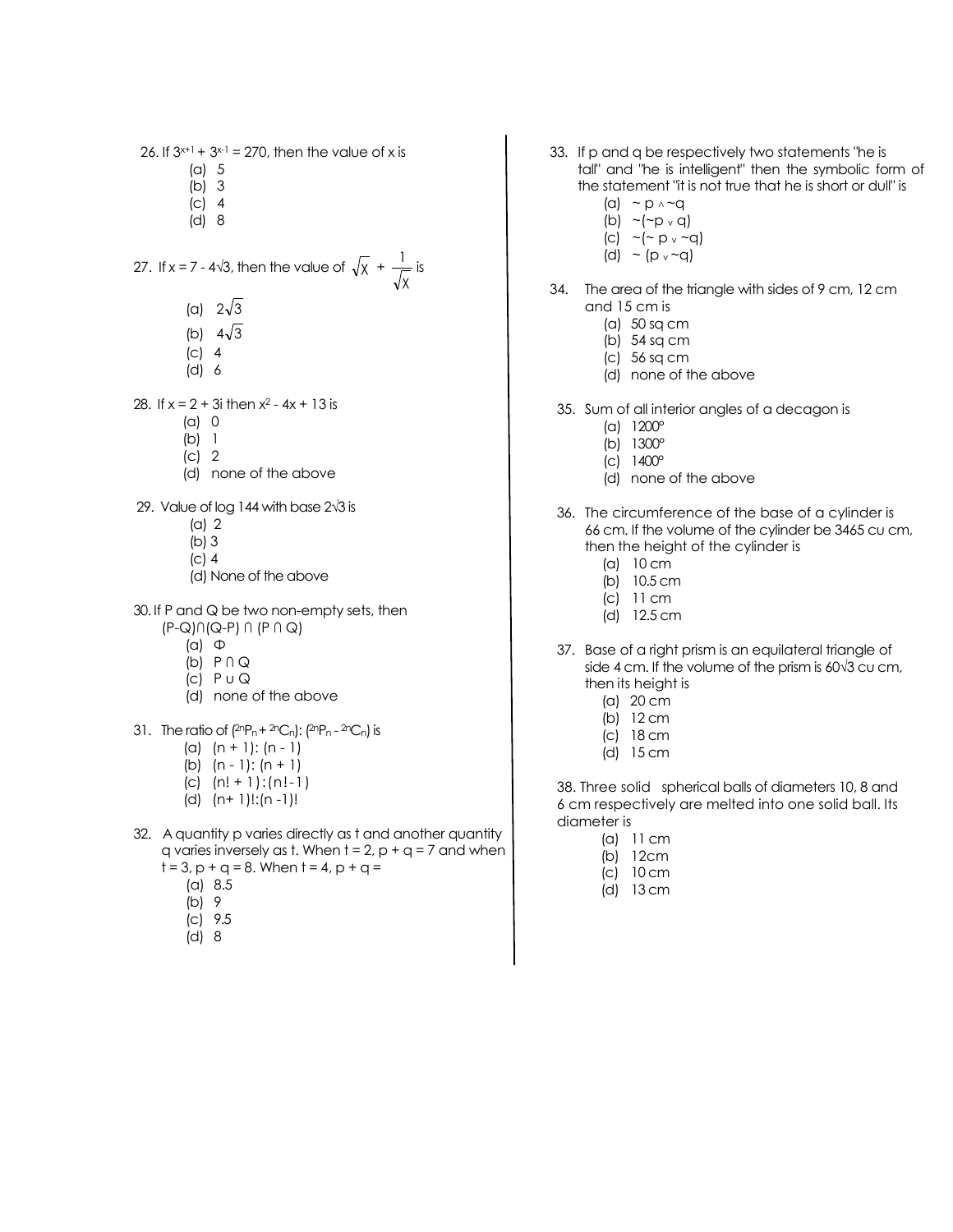- 39. Diameter of the base of a conical tent is 14 metre and its height is 9 metre. Its volume is
	- (a) 450 cu metre
	- (b) 460 cu metre
	- (c) 470 cu metre
	- (d) none of the above
- 40. A right pyramid of height 4 cm stands on a square base of side 3 cm. Its volume is
	- (a) 10 cu cm
	- (b) 12 cu cm
	- (c) 14 cu cm
	- (d) none of the above
- 41. For a shoe-maker, which one of the following measures is most suitable to decide on the shoe sizes to manufacture?
	- (a) Median
	- (b) Arithmetic mean
	- (c) Mode
	- (d) Geometric mean
- 42. For a moderately skewed distribution, mean = 20, coefficient of skewness = 0.25 and coefficient of variation is 20%. The mode is
	- (a) 19
	- (b) 17
	- (c) 12
	- (d) 15
- 43. 50 workers in a plant earn  $\bar{\tau}$  25,000 monthly with variance of wage distribution as 100. The coefficient of variation for plant is
	- (a) 1%
	- (b) 2%
	- (c) 2-5%
	- (d) none of the above
- 44. The cost of manufacturing an article is  $\bar{\tau}$  180 and it is represented in a pie chart. If electricity cost is given by 100°, the sum spent on other heads is
	- $(a)$  ₹ 130
	- (b) ₹ 140
	- $(c)$  ₹ 150
	- (d) none of the above
- 45. The relation between two variables *x* and y is  $2x + 5y = 15$ . If the mean deviation of x about its mean 5 be 4, the mean deviation of *y* about its
	- mean is (a) 1.4
		- (b) 1.8
		- (c) 1.2
		- (d) 1.6

46. If 
$$
\sum_{i=1}^{10} x_i = 120
$$
 and  $\sum_{i=1}^{10} x_i^2 = 1690$ , the standard deviation is

- 
- $(a)$  4 (b) 5
- (c) 6
- (d) 8
- 47. Daily wages (in ₹) of 5 workers are 90, 100, 70, 140 and 150. When the highest wage earner is absent on a particular day, the percentage change in range is
	- (a) 10.5
	- (b) 12.5
	- (c) 14.3
	- (d) none of the above
- 48. If 3U = *2x* and the H.M. of x is 0.09, the H.M. of *u* is (a) 0.03
	- (b) 0.04
	- (c) 0.06
	- (d) none of the above
	- 49. The means of two groups of *n* and 12 observations are 33 and 40 respectively and the combined group mean is 36. The value of *n* is
		- (a) 10
		- (b) 18
		- (c) 14 (d) 16
	- 50. A.M. of n observations  $x_1, x_2, \ldots, x_n$  is 15 and

$$
\sum_{i=1}^{n} (x_i - 9) = 72
$$
. The value of n is

- (a) 12
- (b) 16
- (c) 21
- (d) none of the above